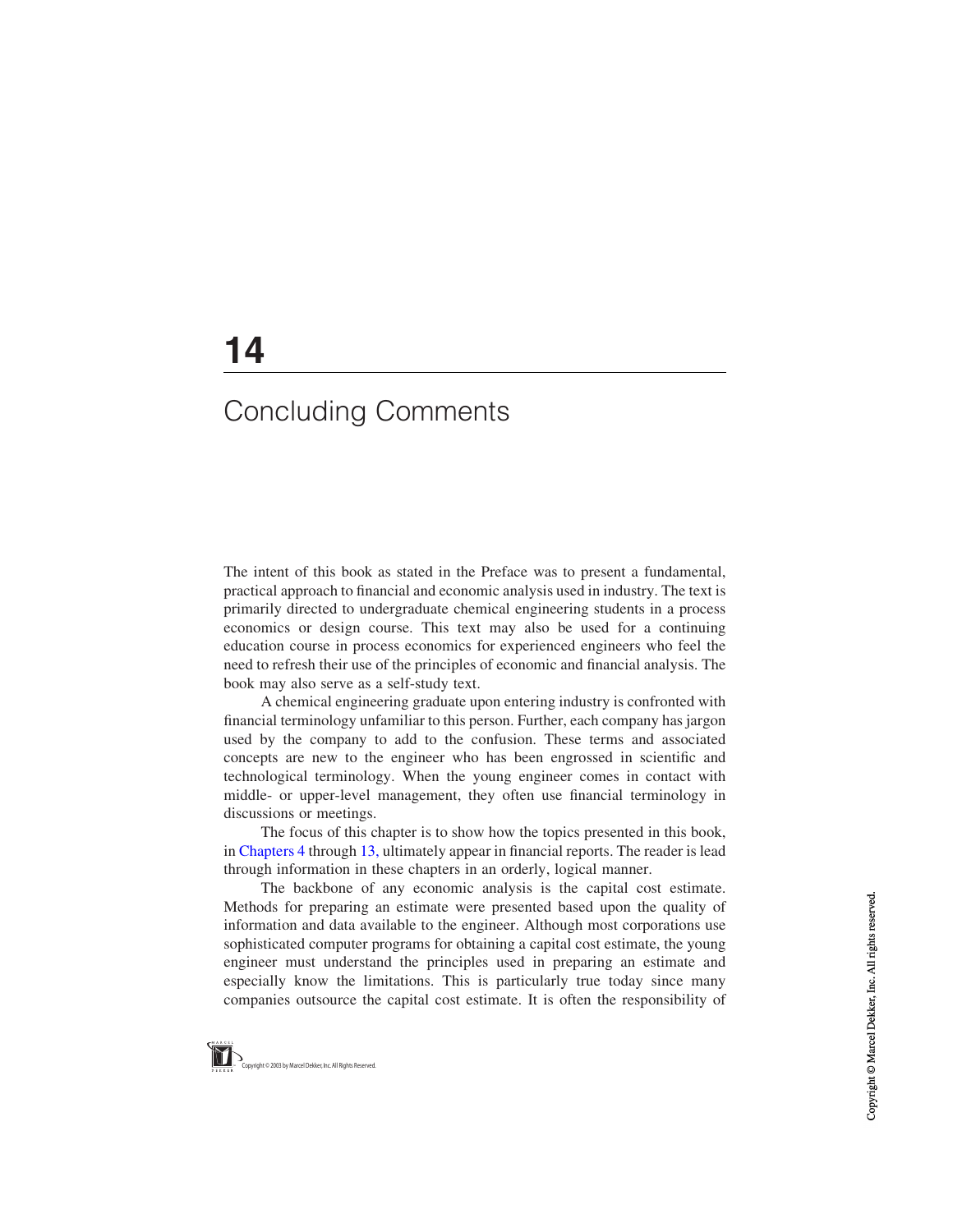the young engineer to review such estimates however generated, using handheld calculators or desktop computers to check the reasonableness of the estimate. Just because an estimate was computer generated does not mean that it is correct. If the project is approved, the capital cost ultimately appears in balance sheet as fixed assets and in the income statement since certain operating expenses are capital dependent.

Although there are numerous methods for obtaining a capital cost estimate extant in the literature, the same cannot be said for estimating operating expenses. There is a dearth of operating expense estimation, because such information is often of a proprietary nature. The information on the preparation of an operating expense is based upon the author's experience and information available in the literature. The operating expenses will appear along with operating expenses from other segments of a company under the cost of goods sold in the income statement.

Time value of money, that is, interest, is a business fact of life. Interest is charged no matter the source of funding, be it from external sources such as loans, bonds, or stock, or from internal sources such as retained earnings, or a combination of both. Interest is an item in the income statement and the balance sheet of a firm.

Depreciation and taxes are irrevocably tied together, as noted in Chapter 7. Depreciation appears on the balance sheet and both depreciation and taxes are found in the income statement as operating expenses. One important item in financial reporting is cash flow. By definition it is the net income after taxes plus depreciation. It is the amount of money available for the day-to-day operating expenses. In financial reports, there is a table showing the changes in cash flow generated by the company from year to year. The net income after taxes is found in the firm's income statement and depreciation, the other component of cash flow ultimately appears in the balance sheets.

After these foregoing items are estimated, the next step is to determine the profitability of a venture. Current methods for quantitatively determining this information were presented in Chapter 9. In today's economy, qualitative factors affect the decision to invest in a venture even though the quantitative numbers appear attractive.

No economic study would be complete without sensitivity and/or uncertainty analyses being performed, wherein various scenarios are examined to determine the affect on profitability of changes in sales price, sales volume, capital requirements, and operating expenses. These studies permit management to consider what might happen should such changes occur.

A discussion of the requirements for the preparation of a feasibility analysis is appropriate since it includes items from estimating the capital requirements (Chap. 4) through sensitivity and uncertainty analyses (Chap. 10). A sample feasibility study is presented to illustrate how one is prepared.